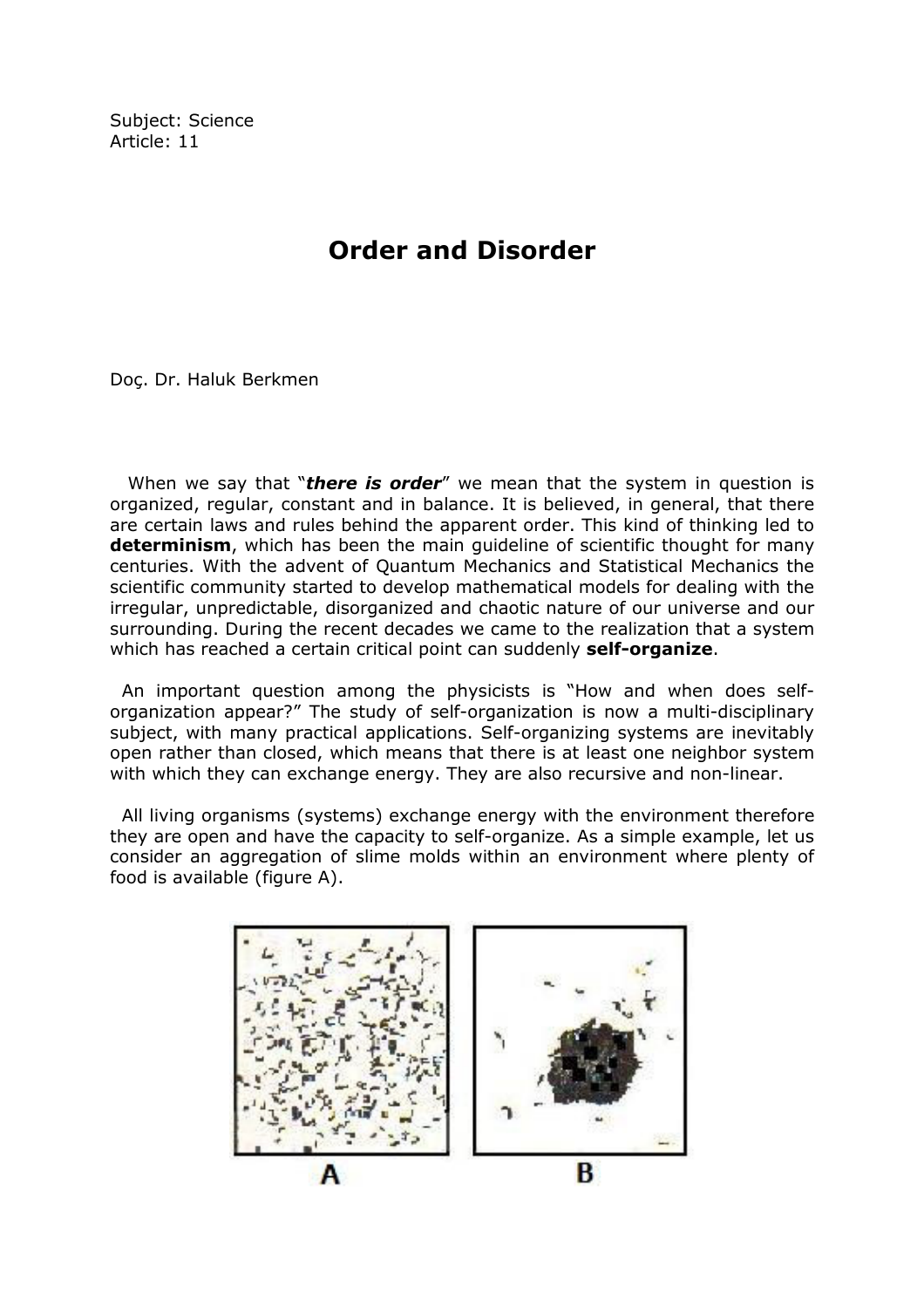If the environment becomes poor in food and slime molds are threatened with starvation, they coalesce into a single supra-cellular mass (figure B). In the first case, the second law of Thermodynamics applies and Entropy increases. The molds spread inside the medium and there is no apparent order or sign of organization. At a certain critical point self-organization appears and molds are attracted towards the growing mass. The attracting center may or may not be a physical center. It is, in general, a mysterious focal point that has been named, Strange Attractor.

 The strange attractor is a non-physical set having a recursive and fractal structure. It is self-referential and is the main agent creating self-organization. There can be several strange attractors acting on a given system. If there is a single attractor the system will come to equilibrium and a stable state will result. The center of the earth is a clear example for a single attractor. Another example is the sun attracting the planets. All planets revolve around the sun in definite elliptical trajectories. Thus, a single attractor can also give rise to regular and periodic motion. If there is more than one attractor the system can become chaotic and a bifurcation happens at a critical point or critical moment. The bifurcation can lead to new stable states or to total chaos. The **Spontaneous Symmetry Breaking** mechanism is a bifurcation that results in creating new stable states. The sudden change in the weather conditions and the starting of a storm can also be considered as a bifurcation happening suddenly at the critical point and giving rise to a chaotic situation. Since there are different influences starting a storm, such as temperature and pressure, we can accept that the storm is affected by at least two strange attractors.



 The graphs above demonstrate the four different states that a system, which is self referential, can end up. In the top two graphs a single attractor is affecting the system. In the lower two graphs there is more than one strange attractor. As shown in the lower left graph, the system starts by bifurcating into two states and later on each branch bifurcates into two new states. This process may or may not continue ad infinitum. The graph on the right demonstrates total chaos.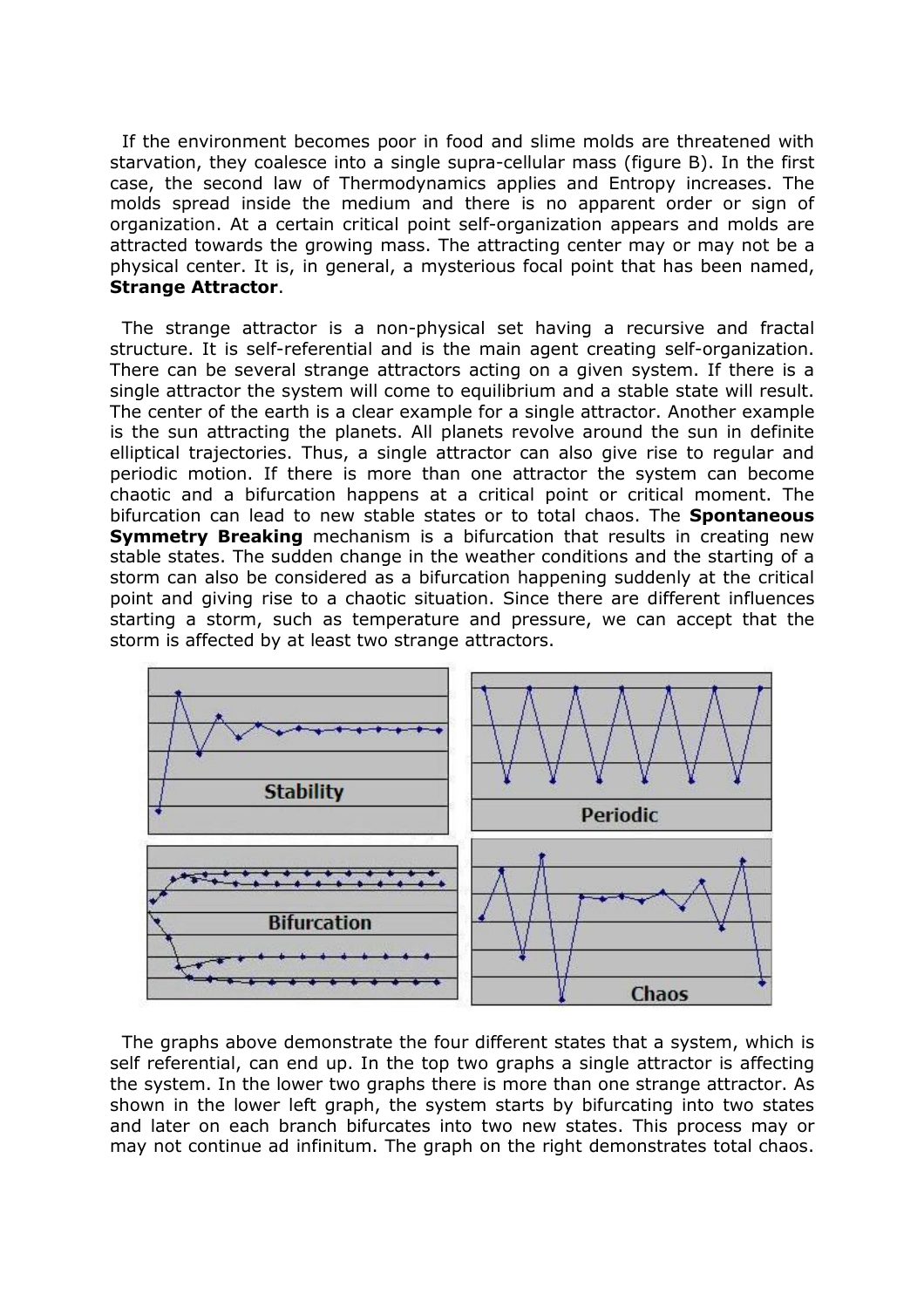In the chaotic regime there is no specific pattern of organization, but never the less the system does not explode and diverge away from its strange attractor.

 If bifurcations continue to increase the result will be a multitude of interconnected states. This is what we call **plurality** and **multiplicity**. It is interesting to notice that it all started from a single state that bifurcated into two branches, as seen in the graph below.



 In the present model of the universe there is a similar situation where a multitude of particles can come into existence from a single excited state. The first bifurcation creates two regions in which two universes are formed. These are: our universe where all particles are constrained to move slower than light and a mirror image universe where all particles are constrained to move faster than light. Further bifurcations will first create unstable particles and then the four elementary particles (n, p, e, v), which will form the atoms, the molecules and the stellar objects. Each bifurcation happening at a certain critical point.

 In the present model of the universe there is only one equation, which contains only three parameters. That equation can exhibit all the different states and situations depicted in the graphs above. This equation is:

$$
T(x) = px + qx^2 + rx^4
$$

The T function is the T-field mentioned in the previous chapters and the three constants  $p$ ,  $q$  and  $r$  are called the "order parameters". They define the shape of the potential energy T. We see below the two graphs that have been obtained from the above equation by setting  $p = 0$  and r equal to a negative number. The first graph represents the creation of a particle and its antiparticle, while the second graph represents the creation of an unstable particle decaying into a stable one. These graphs were discussed in article 6, **Baryons and Leptons**.

The four graphs shown in the top page, stability, periodic, bifurcation and **chaos** are also formed from the  $T(x)$  field equation. Small changes in the order parameters gave to strikingly different results. We now understand that order and chaos are not incompatible, but are quantum jumps that can pop-up at a